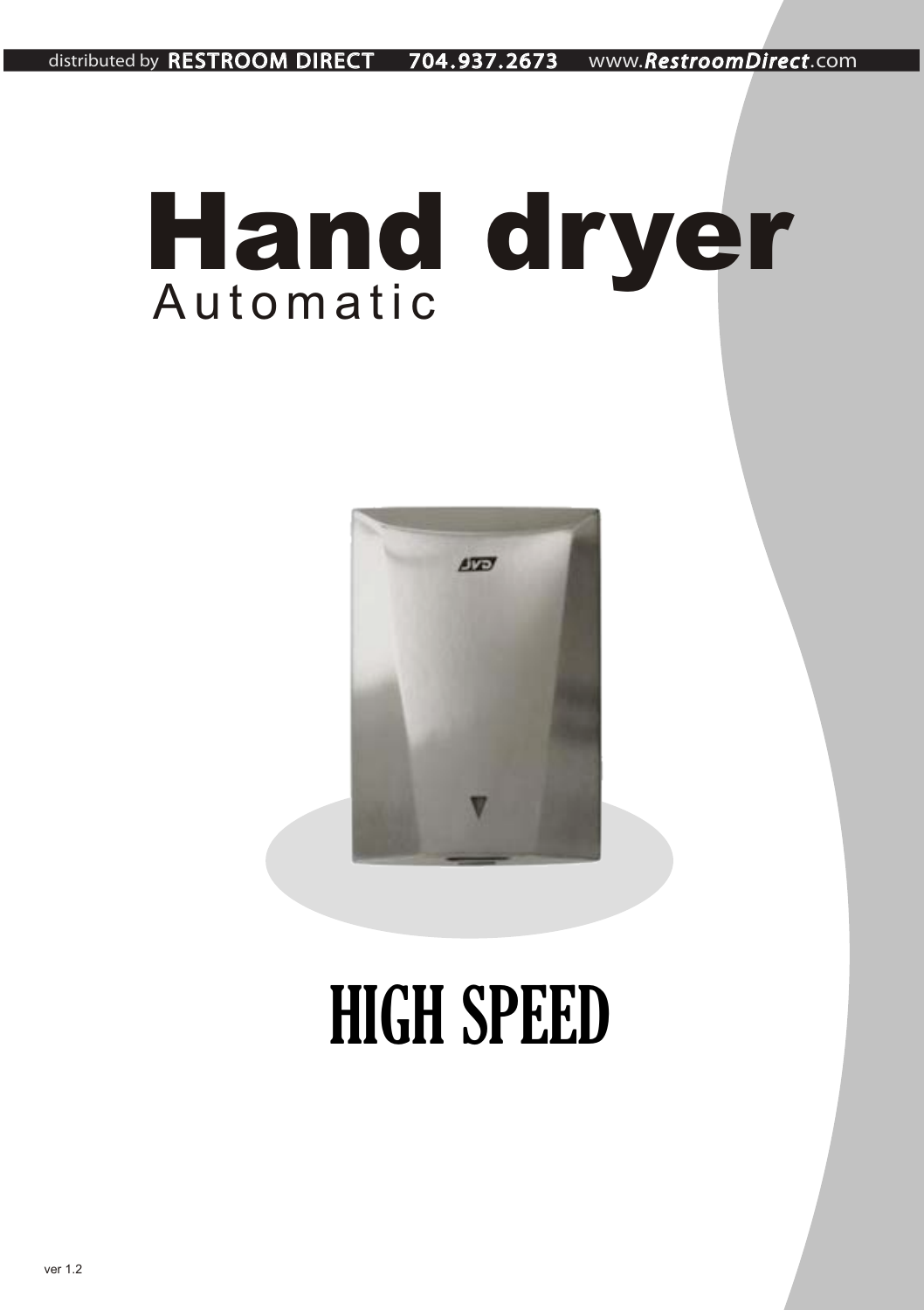# Hand dryer HIGHSPEED distributed by RESTROOM DIRECT 704 . 937. 2673 www.*RestroomDirect*.com

#### Operating Instructions and Parts Manual (Automatic)

#### Surface Mount



110-120Vac, 50/60 Hz, 1.34-1.6 kW

168-224 mi/hr (75-100 m/s), adjustable

Operating Voltage

Warm Air Speed Output Air Output Temperature Dryer Shall Deliver Motor Type

Motor Thermal Protection

Heater Element Heater Thermal Protection Drying Time Circuit Operation Sensor Range Timing Protection Drip proof Isolation Net Weight Shipping Weight Unit Size

113°F (45°C) – Ambient Temp. 68°F (20°C) 51-68 CFM (87-116 m<sup>3</sup>/h) 15 16HP, 350-700W, 12000-18000 R.R.M., Adjustable; / Brush Type, Dual Ball Bearings Auto Resetting Thermostat turns unit off, 120V at 275°F (135°C), 240V at 221°F (95°C) - **US-Spec** 240V at 221°F (105°C) - **EURO Spec** 450-900W, adjustable Auto Resetting Thermostat turns unit off at, 149°F (65°C) Less than 15 seconds Infrared Automatic, self adjusting 2" to 13" [51 mm to 330 mm], adjustable; standard 7" [18 cm±2 cm] 60 seconds auto shut off IPX1 A CLASS 1 12.8 lbs (5.8 kg) 14.6 lbs (6.6 kg) 205 mm (W) x 287 mm (H) x 180 mm (D) [8-5/64" (W) x 11-19/64" (H) x 7-3/32" (D)]

#### *COVER TYPE/ COVER FINISH*

JVD-HC120 - Steel; Satin chrome. (t:1.6 mm)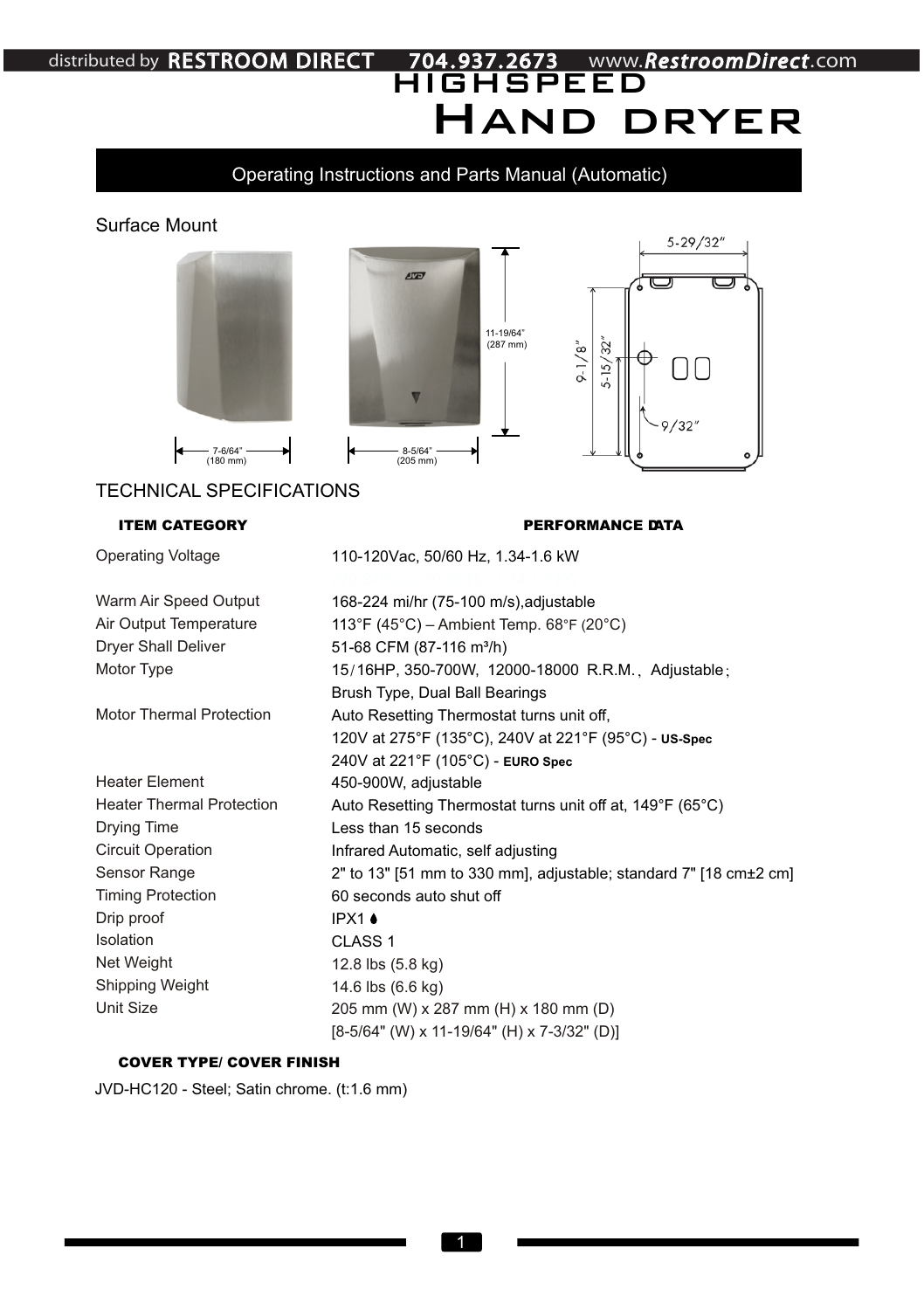www.**RestroomDirect**.com

*Surface-mounted high speed hand dryer* 

#### General safety information:

**A WARNING** This product is intended for installation by a qualified service person. Use AWG No. 16 solid conductor for wiring.

DANGER Failure to properly ground unit could result in severe electrical shock and/or death.



service breaker before installing or servicing. NOT FOR HOUSEHOLD USE - MAY CAUSE BURNS. " IMPROPRE A L'USAGE DOMESTIQUE - PUET OCCASIONNER."



**WARNING** All units must be supplied with a 3-wire service. The ground wire must be connected to the dryer's backplate.

-- NOTE: Do not install dryer over washbasin --

Type Y attachment

If the power supply cord is damaged, it must be replaced by the manufacturer or its service agent or a similar qualified person in order to avoid a hazard.

Means for disconnection must be incorporated in the fixed wiring in accordance with the wiring rules.

#### Installation

- 1. Make sure power supply breaker is switched off. Installation must be carried out in accordance with the current edition of the local wiring regulations code having jurisdiction. Installation should be performed only by a qualified electrician.
- 2. Place template against wall at desired height (see mounting height recommendations) and mark locations of 4 mounting holes and wire service entry at knockout (KO) location.

**Note:** For two or more dryers, dryers should be no closer than 24 inches (610 mm) on center.

- 3. Remove and retain 2 cover screws and cover.
- 4. Connect supply wires to terminal block where indicated and connect ground wire to base plate with ground screw

Connections :

- A. Connect the live wire (colored red or black) to the terminal block marked "L".
- B. Connect the neutral wire (colored white or blue) to the terminal block marked "N".
- C. Connect the ground wire (colored green or green and yellow) to the green screw marked " $\oplus$ ".

#### **Note that colors of live and neutral wires depend on voltage of supply service.**

5. Replace cover. Do not over-tighten screws.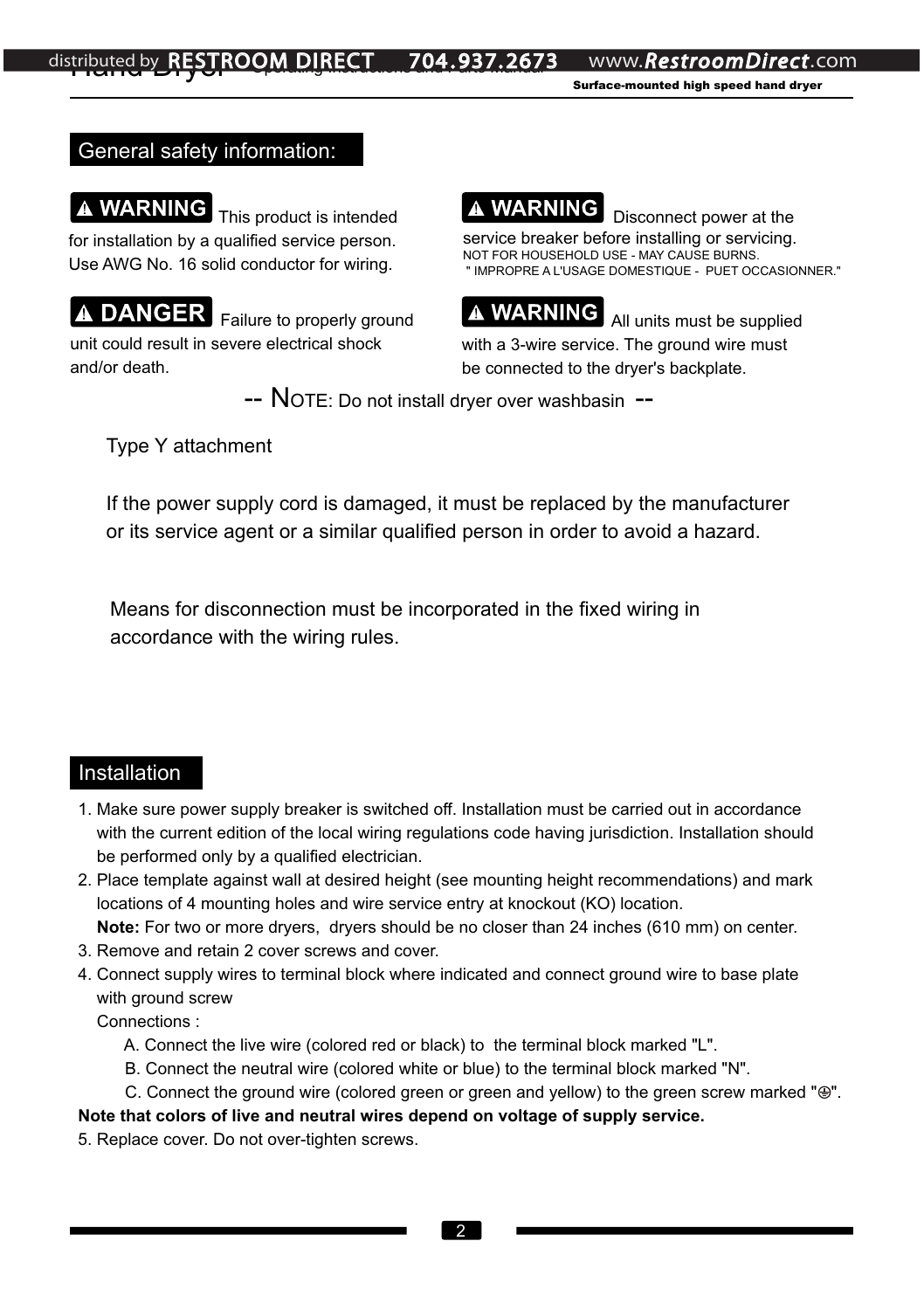Recommended mounting heights - from bottom edge of dryer above finished floor (AFF)

| Men's                | 43" | 109 cm |
|----------------------|-----|--------|
| Ladies               | 41" | 104 cm |
| Children, ages 11-17 | 39" | 99 cm  |
| Children, ages 3-10  | 33" | 84 cm  |
| Handicapped          | 35" | 89 cm  |

#### Cleaning and Maintenance

Periodic cleaning of the unit is recommended to ensure optimum performance.

- Disconnect the electrical supply.
- Remove the two cover-mounting screws.
- Remove the cover.
- Clean all dust lint from the interior of the dryer.
- Wipe the cover with a damp cloth and mild cleaning solution. Do not Soak. Never use abrasives to clean the cover.
- Replace the cover. Do not over tighten the screws.



### Warm aır speed adjustment

Use flat blade screwdriver small enough to fit through access hole {Ø4,8mm [Ø3/16"]} in bottom grille of cover (item 1). The adjustment potentiometer (item 20) is visible through the slots of the grille. With respect to axis of screwdriver viewed from handle end, gently turn adjustment potentiometer shaft clock-wise [CW] to increase power to maximum (shaft will hard stop; DO NOT OVERTURN!). Turn tool gently CCW to reduce power as required (shaft will hard stop; DO NOT OVERTURN!). Note that at minimum power the unit may not start if low line Voltage condition exists.



#### Operation

- No-touch operation
- Shake excess water from hands.
- Place hands under the outlet to start operation.
- Rub hands lightly and rapidly.
- Stops automatically after hands are removed.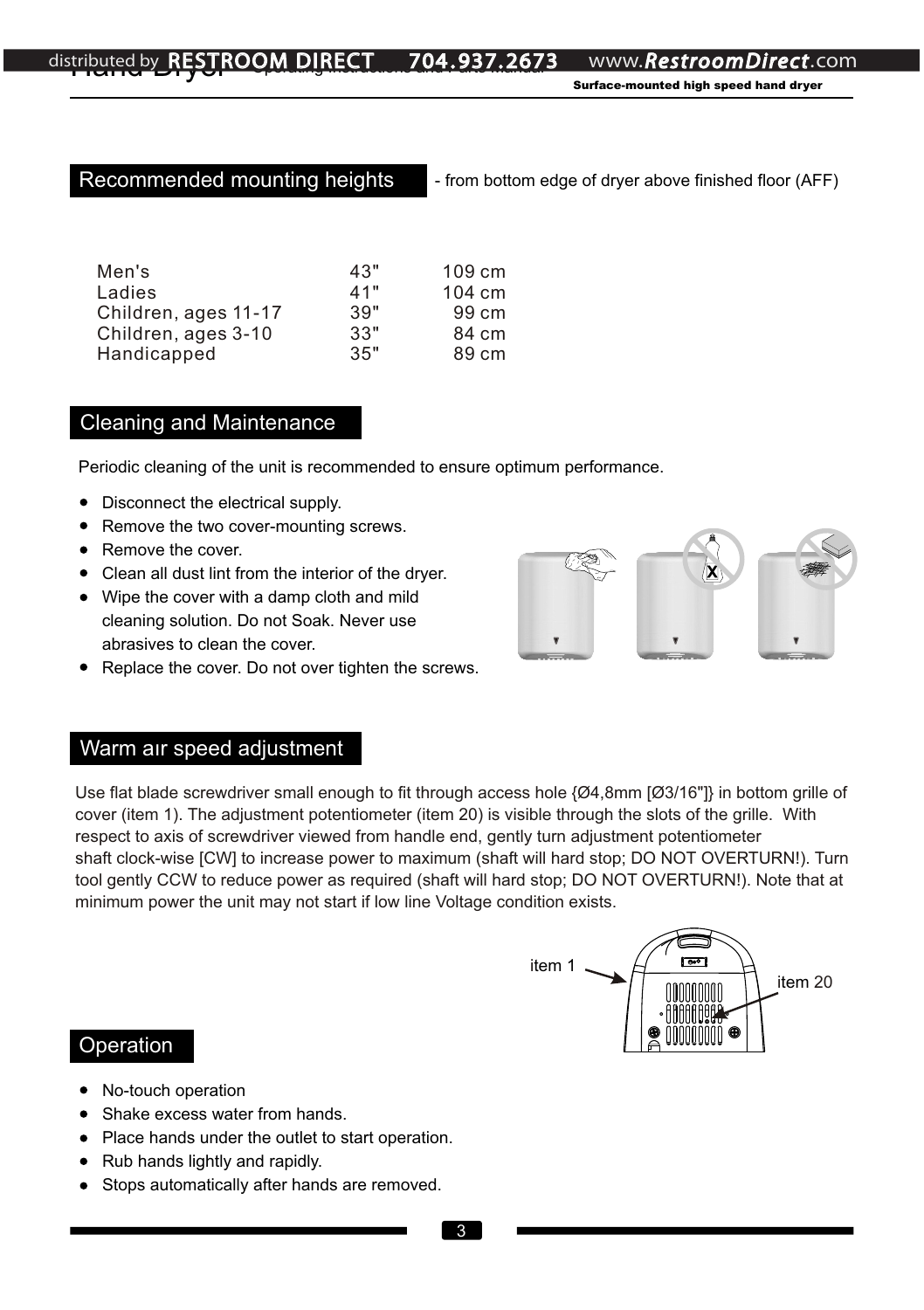## **Diagnostics and Remedies**

| Symptom                                                                  | <b>Corrective Actions for Initial Installation Failures</b>                                                                                                                                                                                                                                                                                                |
|--------------------------------------------------------------------------|------------------------------------------------------------------------------------------------------------------------------------------------------------------------------------------------------------------------------------------------------------------------------------------------------------------------------------------------------------|
| If the dryer will not run                                                | First ensure that the breaker supplying the dryer is operational. If it is,<br>disconnect the power and remove the dryer cover. Taking suitable<br>precautions to avoid shock hazard, reconnect the power and check for<br>Voltage at the terminal block. Verify that connections are made correctly.<br>Adjust the VR to make sure it is not set too low. |
| The dryer cycles by itself<br>or runs constantly                         | Ensure that there is no obstruction on or in front of the IR sensor. Clean<br>any dirt or debris off the sensor lens. If problem persists, replace sensor.                                                                                                                                                                                                 |
| The dryer makes a loud<br>noise and does not run<br>for a complete cycle | Ensure that the supply Voltage is correct. Dryer will make a loud humming<br>noise if the input Voltage is too high. Verify Voltage requirement on unit<br>rating label and correct supply as required. If CBM has been damaged,<br>replace CBM, IR sensor module and VR component and cable.                                                              |
| The dryer runs but air<br>stream is low pressure<br>and/or low velocity  | Ensure that the supply Voltage is correct. Dryer will run weakly if the<br>input Voltage is too low. Verify Voltage requirement on unit rating label<br>and correct supply as required.                                                                                                                                                                    |

| Symptom                                              | <b>Corrective Actions for In-Service Failures</b>                                                                                                                                                                                                                                                                                                                                                                                        |
|------------------------------------------------------|------------------------------------------------------------------------------------------------------------------------------------------------------------------------------------------------------------------------------------------------------------------------------------------------------------------------------------------------------------------------------------------------------------------------------------------|
| If the dryer will not run                            | First ensure that the breaker supplying the dryer is operational. If it is,<br>disconnect the power and remove the dryer cover. Replace the CBM<br>and IR sensor module. Test the VR for open circuit (see Technical<br>Specifications for value). Replace VR if $\Omega = \infty$ . Taking suitable precautions<br>to avoid shock hazard, reconnect the power and check for Voltage at<br>the terminal block.                           |
| The IR sensor only "sees"<br>close range objects     | Ensure that there is no obstruction on or in front of the IR sensor. Clean<br>any dirt or debris off the sensor lens. If problem persists, disconnect the<br>power and remove the dryer cover. Taking suitable precautions to avoid<br>shock hazard, reconnect the power and try carefully adjusting the sensitivity<br>control (yellow shaft in blue box on CBM) to increase the sensing range.<br>If problem persists, replace sensor. |
| The heater gets hot but<br>no air stream is produced | Disconnect the power. Remove the dryer cover and disassemble the blower-<br>motor/fan housing. Replace the fan motor.                                                                                                                                                                                                                                                                                                                    |
| The dryer only blows cold<br>air during a full cycle | Disconnect the power. Remove the dryer cover and disassemble the blower-<br>motor/fan housing. Test the thermostat for open circuit. Check the heater<br>element for signs of burning or breakage. Damaged element must be replaced.                                                                                                                                                                                                     |
| The air stream is low<br>pressure and velocity       | Check the output nozzle for obstructions. If none are present, disconnect<br>the power. Remove the dryer cover. Remove any dust/lint buildup<br>from intake vent slots. Disassemble the blower-motor/fan housing.<br>Check the motor brushes for worn condition ( $\leq 25/64$ " [10 mm] graphite<br>remains) and replace them, if necessary.                                                                                            |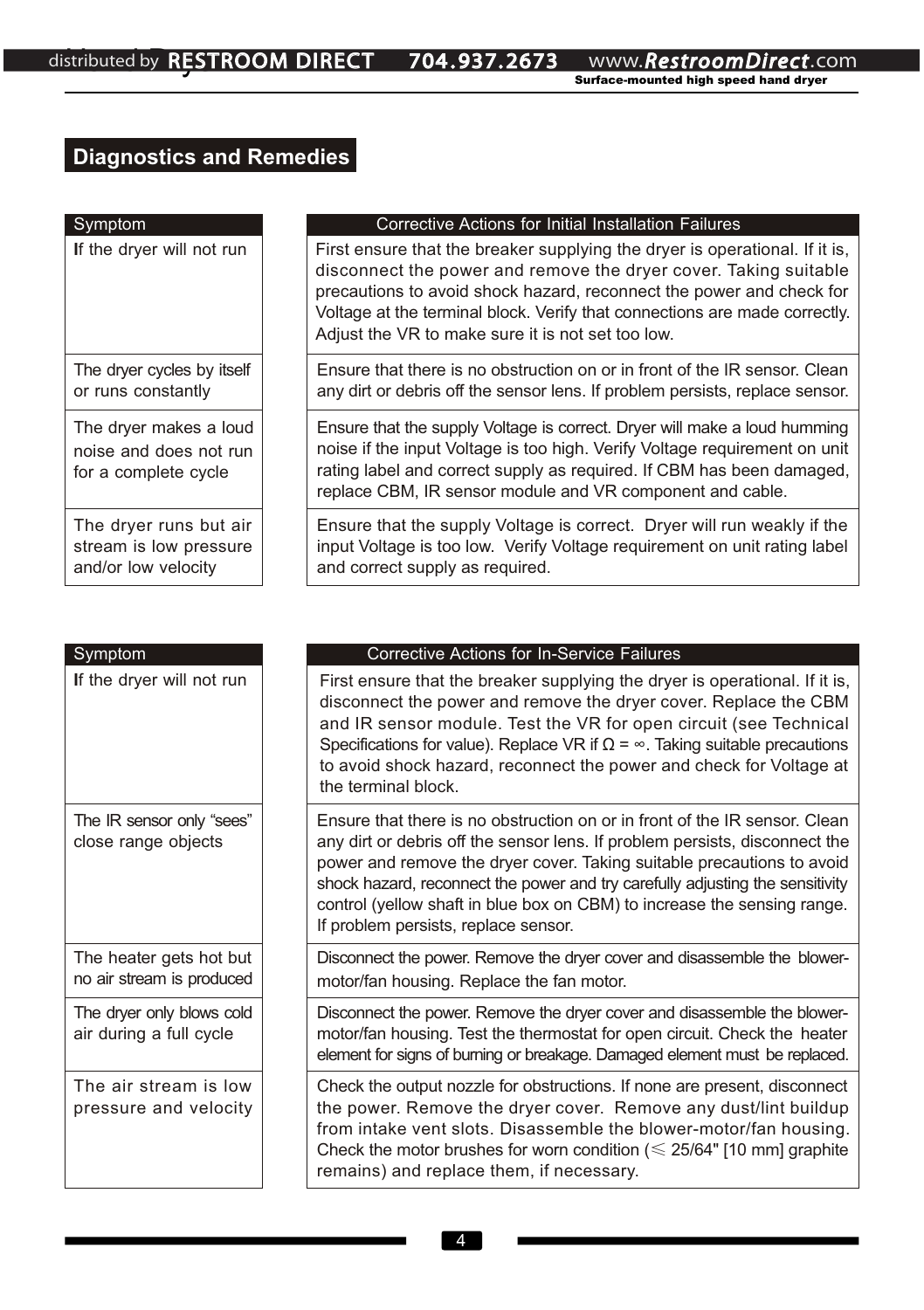